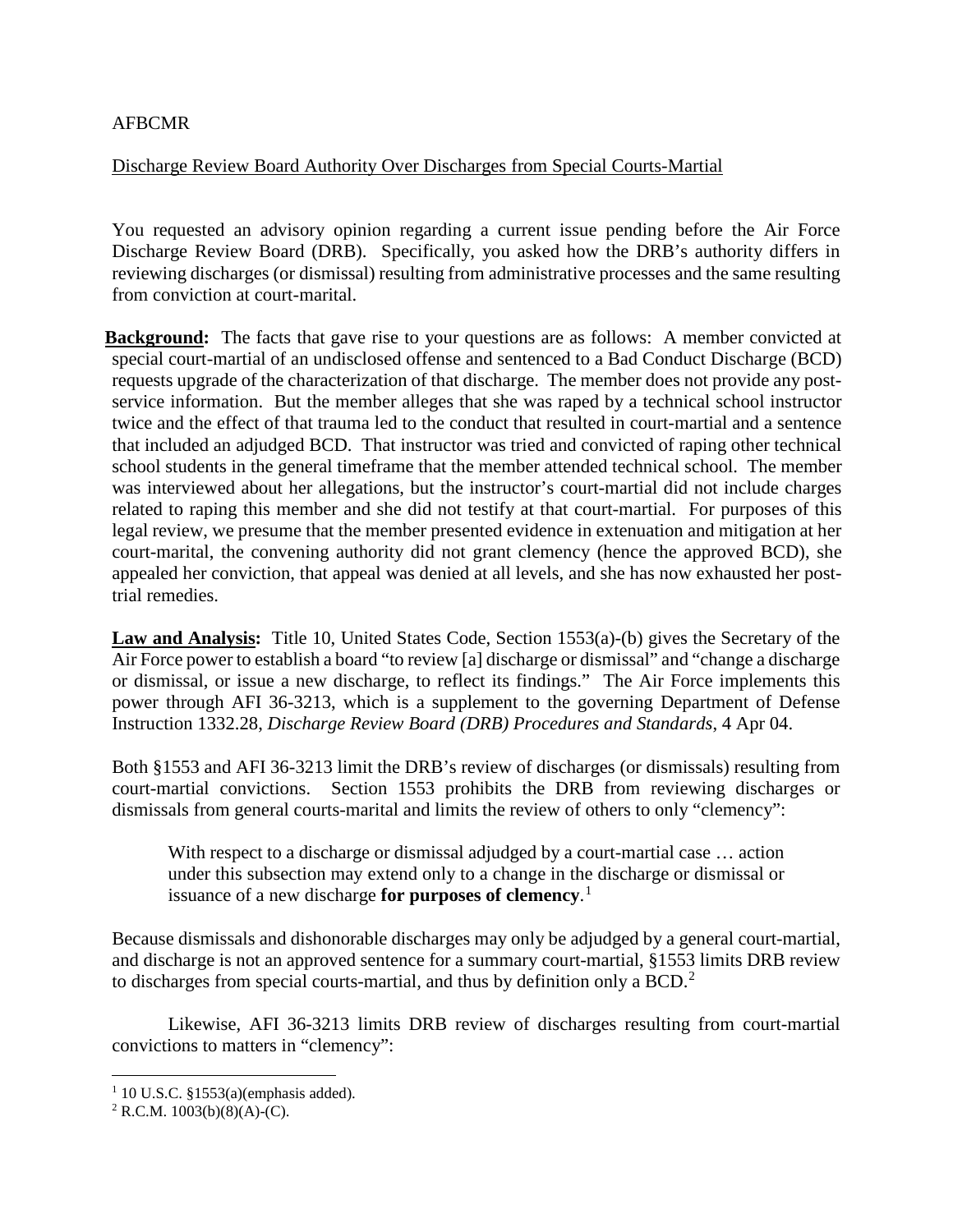E3.3.1. The DRB or the DRB panel, shall meet in plenary session to review discharges and exercise its discretion on a case-by-case basis in applying the standards set forth in enclosure 4.

E3.3.1.1. (Added)(AF) In appropriate cases, the DRB directs upgrade of and/or change of a reason for discharge, and if applicable, a change to the reenlistment code (RE Code). A change to the RE Code does not automatically follow from an upgrade in the character of the discharge, but is a separate consideration. The DRB may decide to upgrade the character of the discharge and leave the RE Code unchanged.

E3.3.1.2. (Added)(AF) The DRB normally decides cases based on the record. It is not an investigative body. Cases are decided based on equity and propriety. In the case of a Bad Conduct Discharge (BCD) it is **decided based solely on clemency**. (emphasis added).

AFI 36-3213 also notes that "[t]here is a presumption of regularity in the conduct of governmental affairs. This presumption shall be applied in any review unless there is substantial credible evidence to rebut the presumption."<sup>[3](#page-1-0)</sup> This "presumption of regularity" is important as the DRB has "propriety" authority to review the formal administrative discharge process that resulted in discharge:

A discharge shall be deemed proper unless, in the course of discharge review, it is determined that: An error of fact, law, procedure, or discretion exists associated with the discharge at the time of issuance; and that the rights of the applicant were prejudiced thereby (such error shall constitute prejudicial error if there is substantial doubt that the discharge would have remained the same if the error had not been made). [4](#page-1-1)

In this sense, the DRB acts as an "appellate court" in determining whether the challenged administrative discharge process complied with the law or whether there were legal errors that render relief appropriate.

For court-martial convictions, however, administrative review boards (whether it be the Air Force Board of Correction of Military Records (BCMR), Clemency and Parole Board (C&PB), or the DRB), lack that power to render relief because of a perceived error in the underlying criminal conviction. In other words, the DRB does not have "propriety" authority to expunge ("undo") a criminal court conviction. That power resides in the service Courts of Criminal Appeal, then the Court of Appeals for the Armed Forces, and potentially the United States Supreme Court.<sup>[5](#page-1-2)</sup> At conclusion of that appellate process, the underlying conviction is "final and conclusive."[6](#page-1-3) In fact, while the President has the power to pardon or commute a military member's sentence, this

<span id="page-1-0"></span> $3$  E3.2.12.6.

<span id="page-1-1"></span> $4$  E4.2.1.1.

<span id="page-1-2"></span><sup>5</sup> R.C.M. 1201-05.

<span id="page-1-3"></span> $6$  R.C.M. 1209.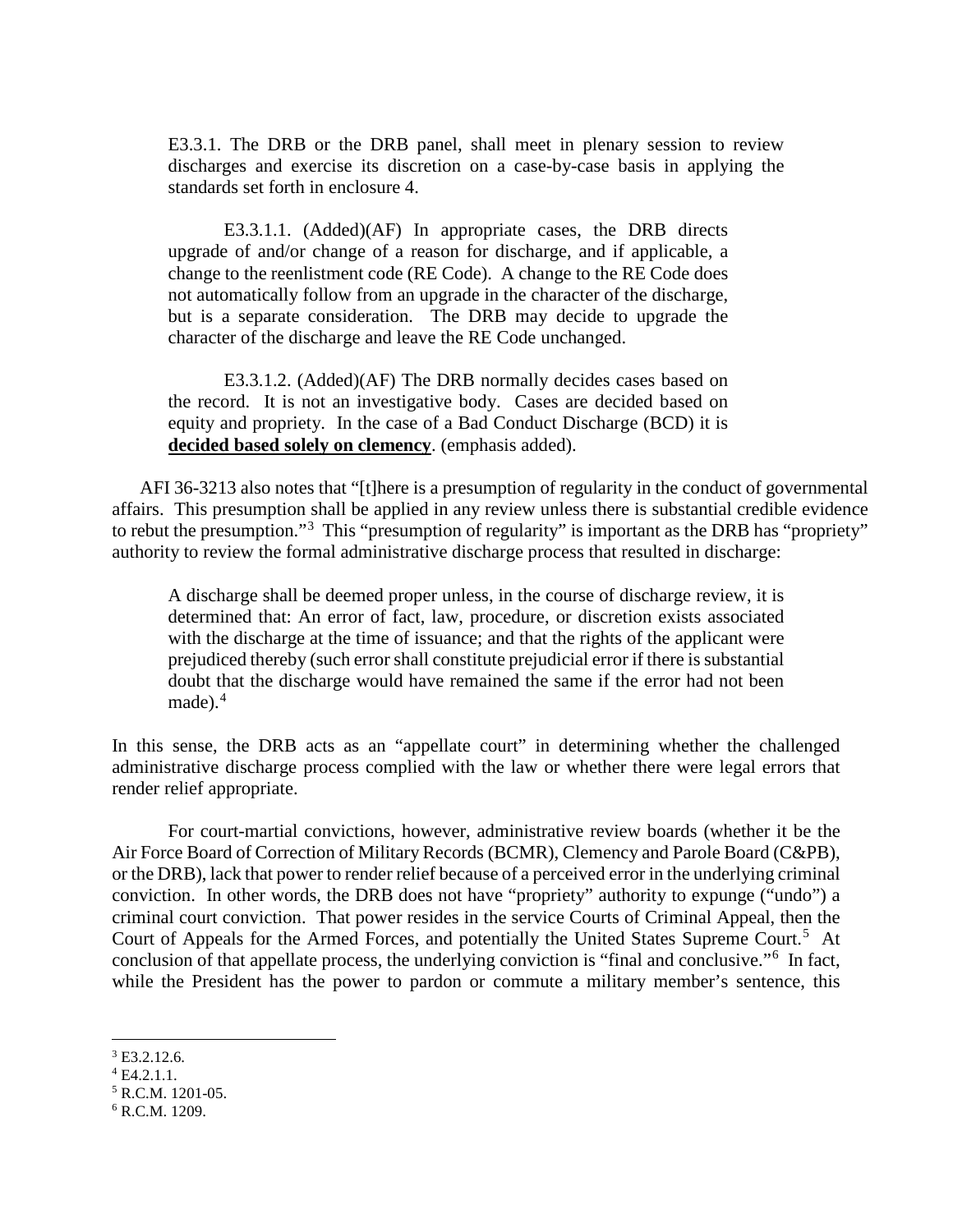constitutional power does not allow the President to expunge ("undo") the conviction itself.<sup>[7](#page-2-0)</sup> To the extent there remains a perceived error in the underlying criminal conviction after "finality" (then existing or as a result of newly discovered evidence), there remain legal avenues to determine whether this "finality" should give way to further court review.<sup>[8](#page-2-1)</sup>

But while the DRB cannot challenge the finality of a special court-martial conviction (*i.e.,* the DRB must accept as true and conclusive the findings of a court-marital that is "final"), the DRB does expressly have the authority to grant "clemency" as to the BCD.<sup>[9](#page-2-2)</sup>

Essentially, in granting relief as to an approved discharge from a final court-martial conviction, the DRB is exercising the same "clemency" power reserved to the Secretary and the same power that the other administrative review boards (BCMR, C&PB) exercise. Federal law, Article 74(b), UCMJ, reserves the power to grant clemency on an approved discharge from an otherwise final court-martial conviction:

The Secretary concerned may, **for good cause**, substitute an administrative form of discharge for a discharge or dismissal executed in accordance with the sentence of a court-martial."<sup>10</sup>

In this context, and in all contexts under the UCMJ and the Manual for Courts-Martial, "good cause" is not defined.[11](#page-2-4) Rather, "'[g]ood cause' is an elusive term and its meaning should be determined not only by the language of the provisions in which it is employed but also by the purpose of the provision."[12](#page-2-5)

Given the DRB's purpose, this good-cause standard is for all intents-and-purposes the same standard that the DRB would apply when exercising its "equity" authority. In this regard, the DRB should grant relief in equity (*i.e.,* for "good cause") when the DRB finds that "relief is warranted based on consideration of the applicant's service record and other evidence presented to the DRB ...."<sup>[13](#page-2-6)</sup> Certainly that evidence will be more persuasive when it includes post-service (postconviction) evidence in the form of character statements, completion of counseling and training programs, and demonstrated positive conduct in the community. But if that evidence is simply the

<span id="page-2-0"></span><sup>&</sup>lt;sup>7</sup> U.S. Const. art II, §2 ("The President shall  $\ldots$  have power to grant reprieves and pardons for offenses against the United States, except in cases of impeachment."). As the Supreme Court in *Knote v. United States*, 95 U.S. 149, 153, 24 L. Ed. 442 (1877), wrote, *"*[a pardon] releases the offender from all disabilities imposed by the offense, and restores him to all his civil rights." *See also* Mem. Op. for the U.S. Pardon Att'y from Dep't of Justice Office of Legal Counsel, *Whether a Presidential Pardon Expunges Judicial and Executive Branch Records of a Crime*, 2006 WL 6167045 (O.L.C.)(Aug. 11, 2006)(concluding that a presidential pardon does not automatically expunge judicial or executive branch records relating to the conviction or underlying offense).

<span id="page-2-1"></span><sup>8</sup> R.C.M. 1210 (new trial for newly discovered evidence or fraud); U.S. Const. art I, §9 ("Privilege of the Writ of Habeas Corpus shall not be suspended, unless when in cases of rebellion or invasion the public safety require it.") <sup>9</sup> 10 U.S.C. §1553(a); AFI 36-3213, para E3.3.1.2.

<span id="page-2-3"></span><span id="page-2-2"></span><sup>10</sup> 10 U.S.C. §874(b)(emphasis added); *see also* R.C.M. 1206(b).

<span id="page-2-4"></span> $11$  Though some Rules give examples of what it is or is not in their particular context, those re not relevant to the context under discussion herein. *See, e.g.,* RCM 506(f).

<span id="page-2-5"></span><sup>12</sup> *United States v. Hairston*, 1993 CMR LEXIS 58 (per curiam); *In re Lucas*, 137 Cal. Rptr. 3d 595, 602 (2012)("[t]he term 'good cause' is not susceptible of precise definition. In fact, its definition varies with the context in which it is used.").

<span id="page-2-6"></span><sup>13</sup> AFI 36-3213, E4.3.3; *see also* E.4.3.1.